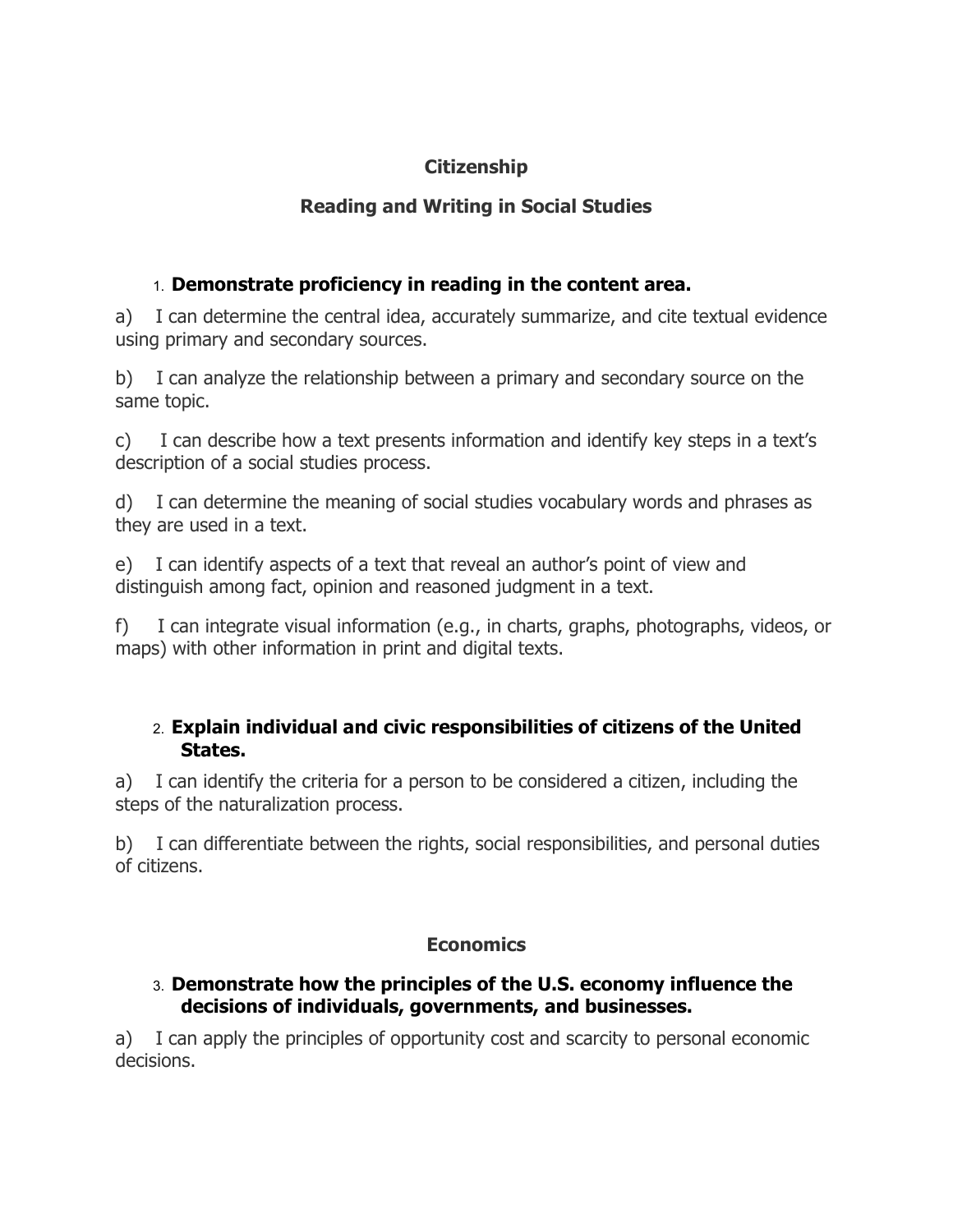b) I can create a monthly budget by applying the principles of scarcity, fixed expenses, and variable expenses.

#### **Government**

#### 4. **Explain the structure, powers, and functions of the legislative, executive, and judicial branches of the federal, state, and local governments.**

a) I can classify powers as belonging to the federal government, the state government, or as powers they share.

b) I can explain the structure of the federal and state legislative, executive, and judicial branches.

c) I can compare and contrast the functions of state and federal branches of government.

d) I can explain the Congressional process of creating a law.

e) I can explain the differences between criminal and civil court cases.

f) I can explain the differences between juvenile and adult court cases.

g) I can explain how the electoral college is used to elect the president of the United States.

h) I can explain the federal system of checks and balances and provide accurate examples.

#### **History**

#### 5. **Identify essential characteristics of and ideals embedded in the Declaration of Independence, the Constitution, and the Bill of Rights.**

a) I can identify the critical events leading up to the creation of the Declaration of Independence, the Constitution, and the Bill of Rights.

b) I can describe the purpose and content of the Declaration of Independence.

c) I can identify the influence of writers, philosophers, and past societies on the founding principles of the American government.

d) I can explain the weaknesses of the Articles of Confederation.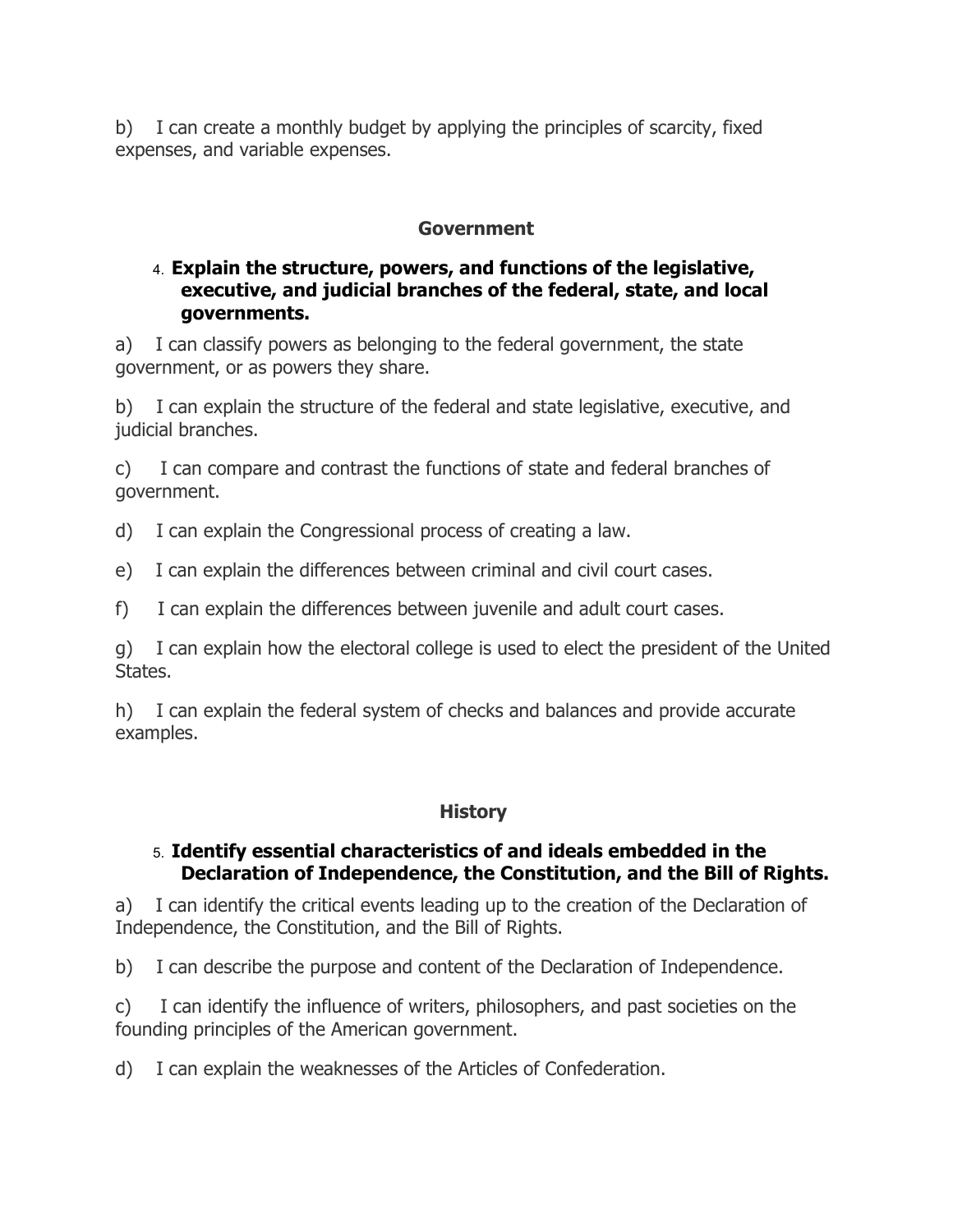e) I can identify the key components of the New Jersey and Virginia Plans.

f) I can describe compromises made during the drafting of the Constitution.

g) I can contrast the opinions of the Federalists and Anti-Federalists regarding the balance of power in the American government.

h) I can describe the structure of the Constitution including the Preamble, 7 Articles, and the Amendments.

i) I can understand protections given by the Bill of Rights and the relevance to citizens today.

j) I can compare and contrast the U.S. system of democracy with other forms of government such as monarch, dictatorship, etc.

# **Physical Geography**

### 6. **Use maps, globes, and geographic technology to locate and describe physical characteristics of select regions of the Eastern Hemisphere and Europe.**

- a) I can locate a place using latitude and longitude.
- b) I can determine how location affects climate and vegetation.
- c) I can describe the differences between climate regions.
- d) I can analyze types of maps for their appropriate use.
- e) I can explain how the earth's tilt causes seasons.
- f) I can identify the parts of a map and describe their purposes.
- g) I can identify Earth's hemispheres, continents, and oceans.
- h) I can differentiate between absolute and relative location.
- i) I can identify cardinal and intermediate directions.

#### **Human Geography**

#### 7. **Explain how the physical geography affects selected regions of the Eastern Hemisphere and Europe.**

a) I can explain the earth's population distribution based on earth's physical geography.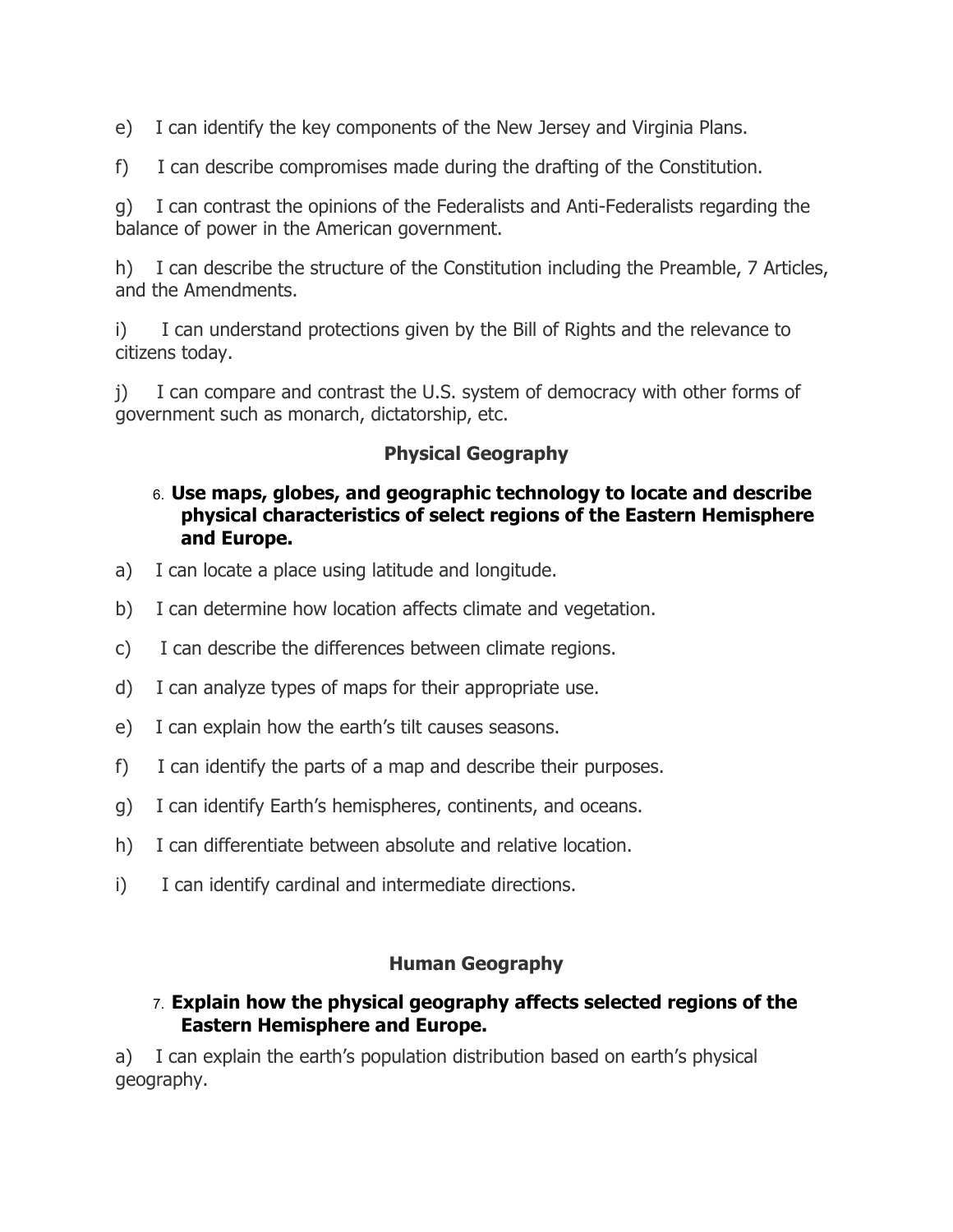b) I can give examples of how physical geography influences agriculture, housing, transportation, economy and vegetation.

### 8. **Identify the cultural, political, and economic characteristics of selected regions of the Eastern Hemisphere and Europe.**

a) I can identify and label political divisions of Europe, Africa, Asia, and Oceania.

b) I can identify and label major physical features of Europe, Africa, Asia and Oceania.

c) I can explain how development impacts a nation's demography.

d) I can explain the economic effects of population growth and/or decline.

e) I can identify the cultural, political, and economic characteristics of regions of Africa.

f) I can identify cultural, political, and economic characteristics of regions of Asia.

g) I can identify cultural, political, and economic characteristics of Europe.

## **Environmental Change**

#### 9. **Analyze change in the environment due to natural phenomena and human activity.**

a) I can identify changes in the environment due to natural phenomenon such as hurricanes, volcanoes, earthquakes, etc.

b) I can identify causes and affects of desertification and deforestation.

c) I can explain possible detrimental effects of human activity on the environment and possible solutions.

d) I can identify the ways that humans change the environment to accommodate their needs such as terracing mountains to create farm land, building dams to produce hydroelectric power, and building oil rigs in the ocean to produce petroleum.

e) I can categorize natural resources into renewable and non-renewable resources.

f) I can identify how the use of natural resources impacts a nation's human development index ranking.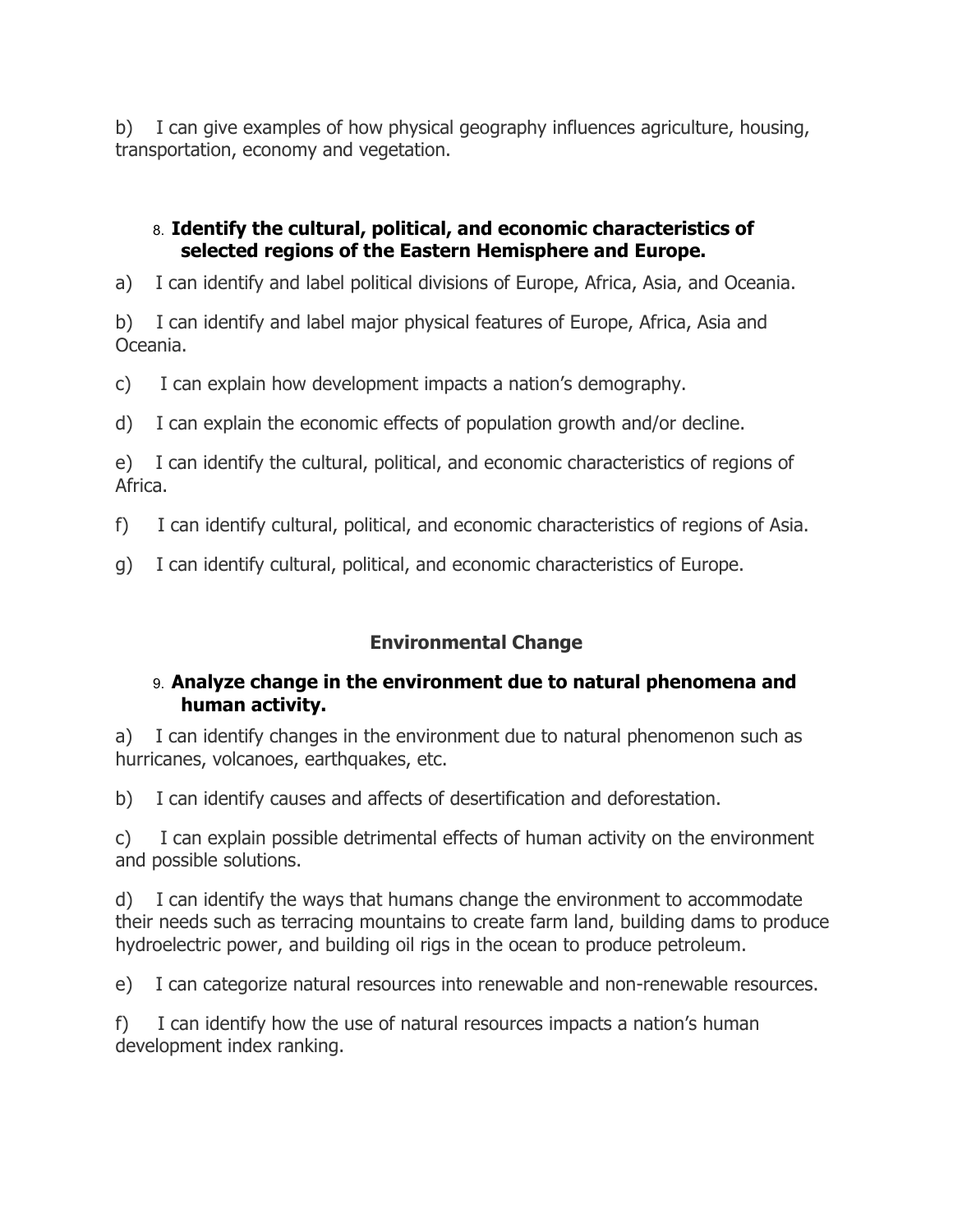# **Conflict**

### 10. **Identify reoccurring sources of conflict within and between countries of the Eastern Hemisphere, including all of Europe.**

a) I can identify sources of historical and present conflict in selected regions and between selected countries in the Eastern Hemisphere and Europe.

b) I can analyze sources of conflicts to identify reoccurring themes.

## **Literacy Skills**

## 11. **Demonstrate proficiency in writing in the content area.**

a) I can write arguments focused on discipline-specific content.

b) I can write informative/explanatory texts, including the narration of historical events or technical processes.

c) I can produce clear and coherent writing in which the development, organization, and style are appropriate to task, purpose and audience.

d) I can draw evidence from informational texts to support analysis, reflection and research.

e) I can use technology, as well as multiple print and digital resources, to conduct research, gather relevant information, and produce and publish writing that presents the relationship between information and ideas clearly and efficiently.

#### 12. **Implement argument, research and interpretations of content throughout the Social Studies Curriculum.**

a) I can interpret primary and secondary documents through multiple print and digital resources.

b) I can assess leadership qualities and their influences on society.

c) I can evaluate sources of information to identify opinion, bias, and prejudice.

d) I can determine argument based on central questions and evidence.

e) I can defend multiple points of view based on central questions and evidence and draw conclusions through writing.